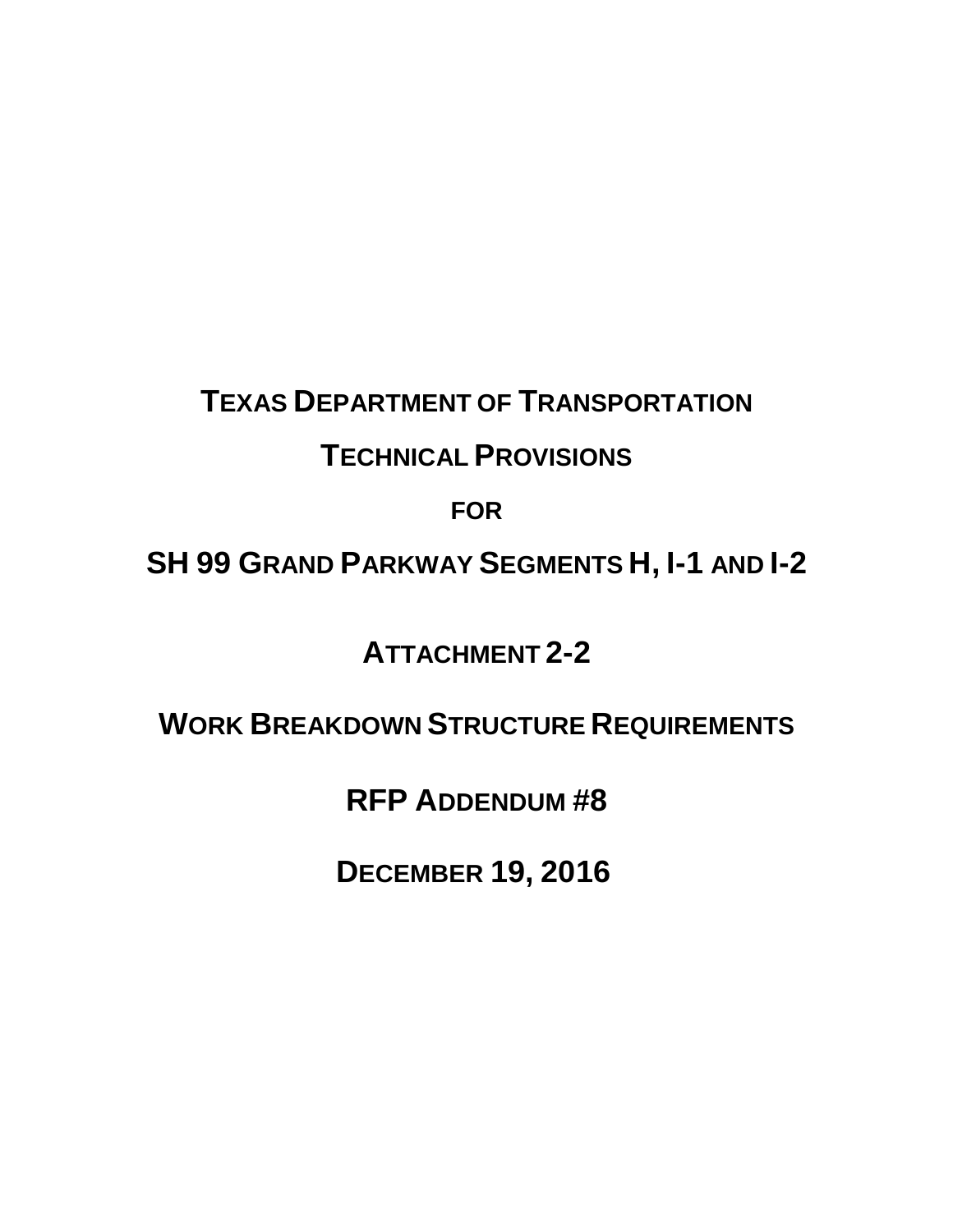The following Work Breakdown Structure (WBS) shall be the basis for organizing all Work under the Contract Documents and shall be used to structure the baseline schedule and other cost control systems, including the Payment Progress Process if applicable.

Table 1 represents the minimum levels of the WBS that all cost and schedule information shall rollup to once the Project Baseline Schedule is fully developed.

The WBS shall conform to level structure as follows:

#### **Table 1: WBS Minimum Requirements**

#### **1 [Name of Project]**

### **1.1. Project Administration**

- 1.1.1. Mobilization
	- 1.1.1.1. Developer
	- 1.1.1.2. DB Contractor
- 1.1.2. Submittals and Permitting
	- 1.1.2.1. (By Governmental Agency)
		- 1.1.2.1.1. (By Specific Permit/Submittal Requirement)

#### **1.2. Right-of Way Acquisition**

- 1.2.1. Acquisition By TxDOT
	- 1.2.1.1. (By Parcel No.)
- 1.2.2. Acquisition by Developer
	- 1.2.2.1. (By Parcel No.)

#### **1.3. Utility Adjustments**

- 1.3.1. Utility Coordination
	- 1.3.1.1. Administration and Planning
		- 1.3.1.1.1. Site Utility Engineering
		- 1.3.1.1.2. Conceptual Design
	- 1.3.1.2. (By Owner)
		- 1.3.1.2.1. Master Agreements
		- 1.3.1.2.2. Utility Assemblies
- 1.3.2. Utility Relocations
	- 1.3.2.1. (By Owner)

1.3.2.1.1. (By Line No.)

- **1.4. Design**
	- 1.4.1. General Activities and Field Work
		- 1.4.1.1. Design Mobilization
		- 1.4.1.2. Schematics
		- 1.4.1.3. Survey Work
		- 1.4.1.4. Geotechnical Investigations
		- 1.4.1.5. Additional Field Investigations
	- 1.4.2. Develop Specifications
	- 1.4.2.1. (By Discipline)
	- 1.4.3. Geotechnical Design
		- 1.4.3.1. General
		- 1.4.3.2. Earthwork Geotech
		- 1.4.3.3. Bridge Geotech
		- 1.4.3.4. Culvert Geotech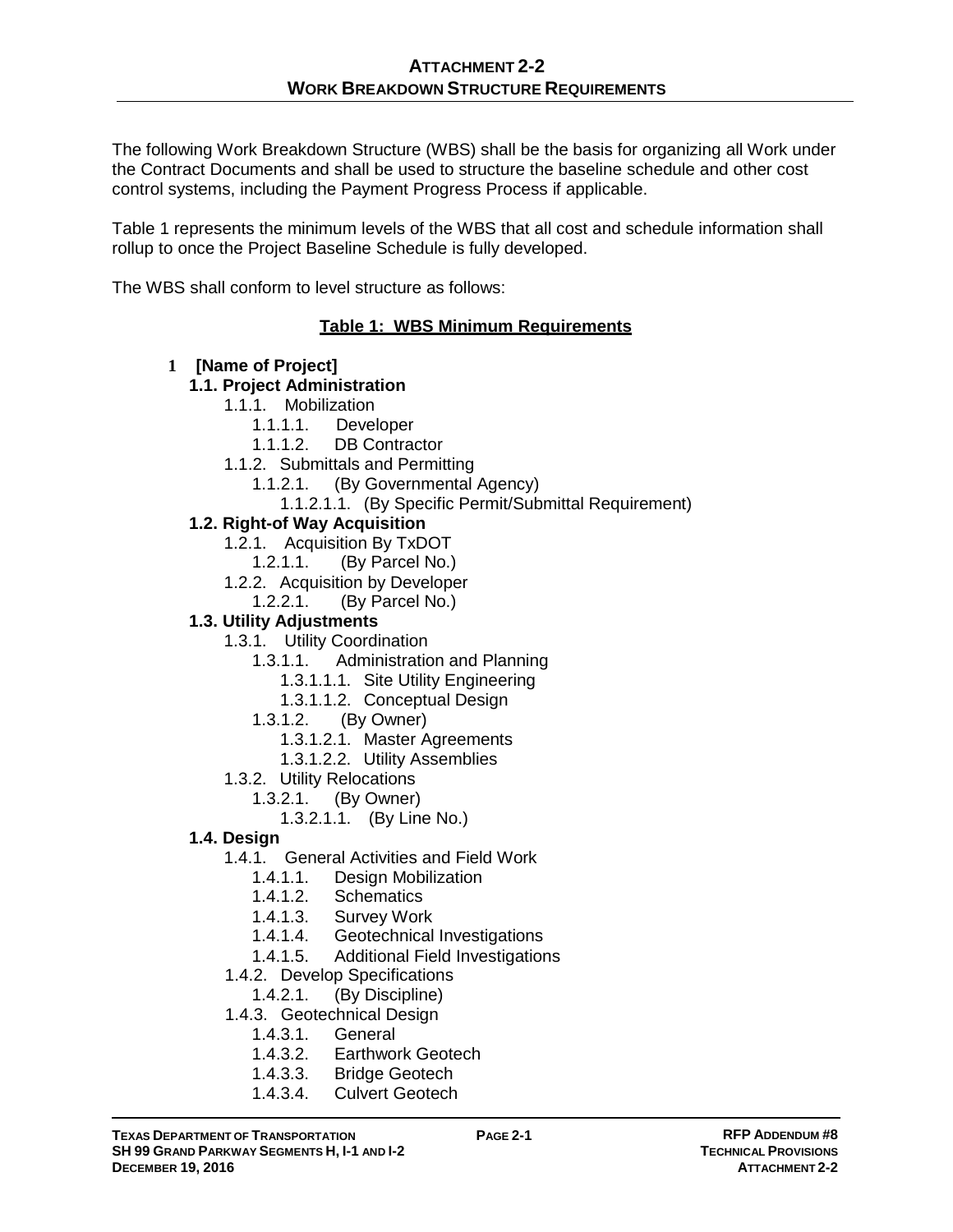### **1.4. Design (Continued)**

- 1.4.3.5. Wall Geotech
- 1.4.4. Pavement Design
	- 1.4.4.1. Data Analysis and Draft Report<br>1.4.4.2. Final Design and Report
	- Final Design and Report
- 1.4.5. Drainage Design
	- 1.4.5.1. Hydrologic and Hydraulic Design
	- 1.4.5.2. Preliminary System Design
	- 1.4.5.3. Detailed Drainage Design
- 1.4.6. Roadway Design
	- 1.4.6.1. Alignments
	- 1.4.6.2. Sections
	- 1.4.6.3. Detailed Design
- 1.4.7. Bridge Design
	- 1.4.7.1. Establish Criteria and Procedures<br>1.4.7.2. Bridge lavouts
		- **Bridge layouts**
	- 1.4.7.3. Substructure Design
	- 1.4.7.4. Superstructure Design
- 1.4.8. Retaining Wall Design
	- 1.4.8.1. Establish Criteria and Procedures
	- 1.4.8.2. Fill Wall Design
	- 1.4.8.3. Cut Wall Design
- 1.4.9. Traffic Management
	- 1.4.9.1. (By Phase)
- 1.4.10. Environmental Design
	- 1.4.10.1. Erosion Control/SWPPP
	- 1.4.10.2. Noise Wall Design
	- 1.4.10.3. Wetland and habitat Mitigation
	- 1.4.10.4. TCEQ Best Management Practices
- 1.4.11. Landscape and Aesthetic Design
	- 1.4.11.1. Landscape Design
	- 1.4.11.2. Aesthetic Design
- 1.4.12. Electrical Design
	- 1.4.12.1. Illumination
	- 1.4.12.2. Traffic Signals
- 1.4.13. ITS & TCS Design
	- 1.4.13.1. Duct Bank System and Power Supply
	- 1.4.13.2. ITS/TCS Equipment and Structures
- 1.4.14. Signage and Marking Design
	- 1.4.14.1. Overhead
	- 1.4.14.2. Small signs and pavement markings
- 1.4.15. Design Packages
	- 1.4.15.1. Package Preparation
	- 1.4.15.2. QA/QC Review
	- 1.4.15.3. Submittal
	- 1.4.15.4. TxDOT/IE Reviews
	- 1.4.15.5. Comment Resolution
- **1.5. Construction**
	- 1.5.1. General
	- 1.5.1.1. Material Submittals, Procurement and Long-lead Items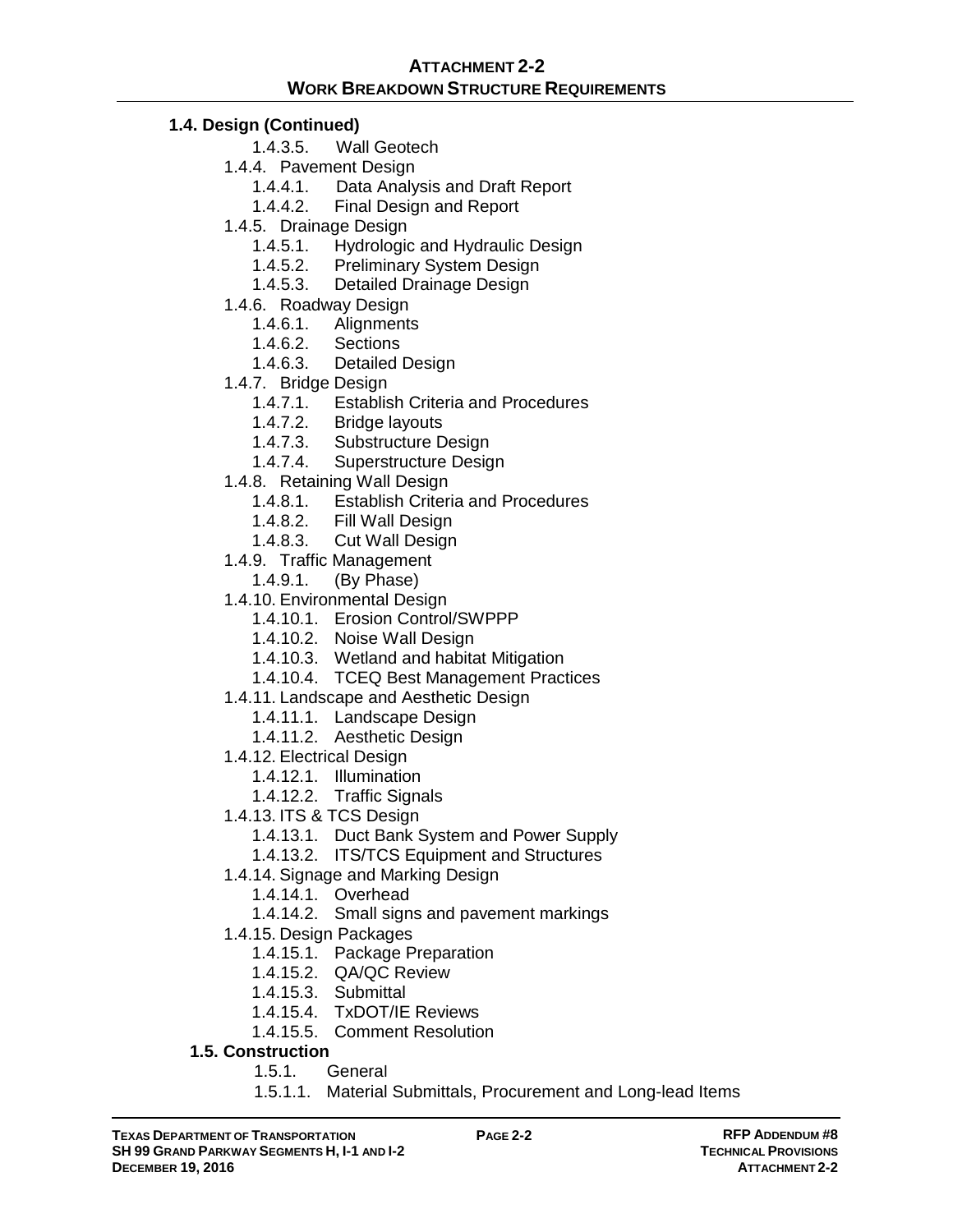# **ATTACHMENT 2-2**

### **WORK BREAKDOWN STRUCTURE REQUIREMENTS**

# **1.5. Construction (Continued)**

- 1.5.1.2. Mobilization
- 1.5.1.3. Administration
- 1.5.1.4. Quality Control
- 1.5.2. By Work Areas NBFR, SBFR, NBGPL, SBGPL, ML, XR, etc.
	- 1.5.2.1. Removals
		- 1.5.2.1.1. Building Removals
		- 1.5.2.1.2. ROW Preparation
		- 1.5.2.1.3. Roadway Removals
		- 1.5.2.1.4. Bridge Removals
	- 1.5.2.2. Earthwork
		- 1.5.2.2.1. Topsoil Stripping and Placing
		- 1.5.2.2.2. Excavation
		- 1.5.2.2.3. Embankment
		- 1.5.2.2.4. Special Geotechnical Measures
	- 1.5.2.3. Landscaping
		- 1.5.2.3.1. Seeding and Sodding
		- 1.5.2.3.2. Fertilizer and Watering
		- 1.5.2.3.3. Special Aesthetic Landscaping (if applicable)
	- 1.5.2.4. Subgrade Treatment and Base
		- 1.5.2.4.1. Lime Treatment
		- 1.5.2.4.2. Flexible Base
	- 1.5.2.5. Pavement
		- 1.5.2.5.1. Asphalt Pavement
		- 1.5.2.5.2. Concrete Pavement
		- 1.5.2.5.3. Curb and Gutter
		- 1.5.2.5.4. Driveways
		- 1.5.2.5.5. Sidewalks and Median Paving
	- 1.5.2.6. Retaining Walls
		- 1.5.2.6.1. (By Wall No.)
	- 1.5.2.7. Bridges
		- 1.5.2.7.1. (By Bridge No.)
	- 1.5.2.8. Drainage
		- 1.5.2.8.1. Culverts
		- 1.5.2.8.2. Storm Sewer
		- 1.5.2.8.3. Riprap
	- 1.5.2.9. Traffic Control and Temporary Work
		- 1.5.2.9.1. Barricades, Signs and Traffic Handling
		- 1.5.2.9.2. Erosion Control
		- 1.5.2.9.3. Detour Construction/Removal
		- 1.5.2.9.4. Portable Traffic Barrier
		- 1.5.2.9.5. Workzone Pavement Marking
		- 1.5.2.9.6. Temporary Bridges
		- 1.5.2.9.7. Temporary Walls/Shoring
		- 1.5.2.9.8. Temporary Drainage
		- 1.5.2.9.9. Temporary Illumination
	- 1.5.2.10. Permanent Barriers
		- 1.5.2.10.1. Permanent Concrete Barriers
		- 1.5.2.10.2. Metal Beam Guard Fence